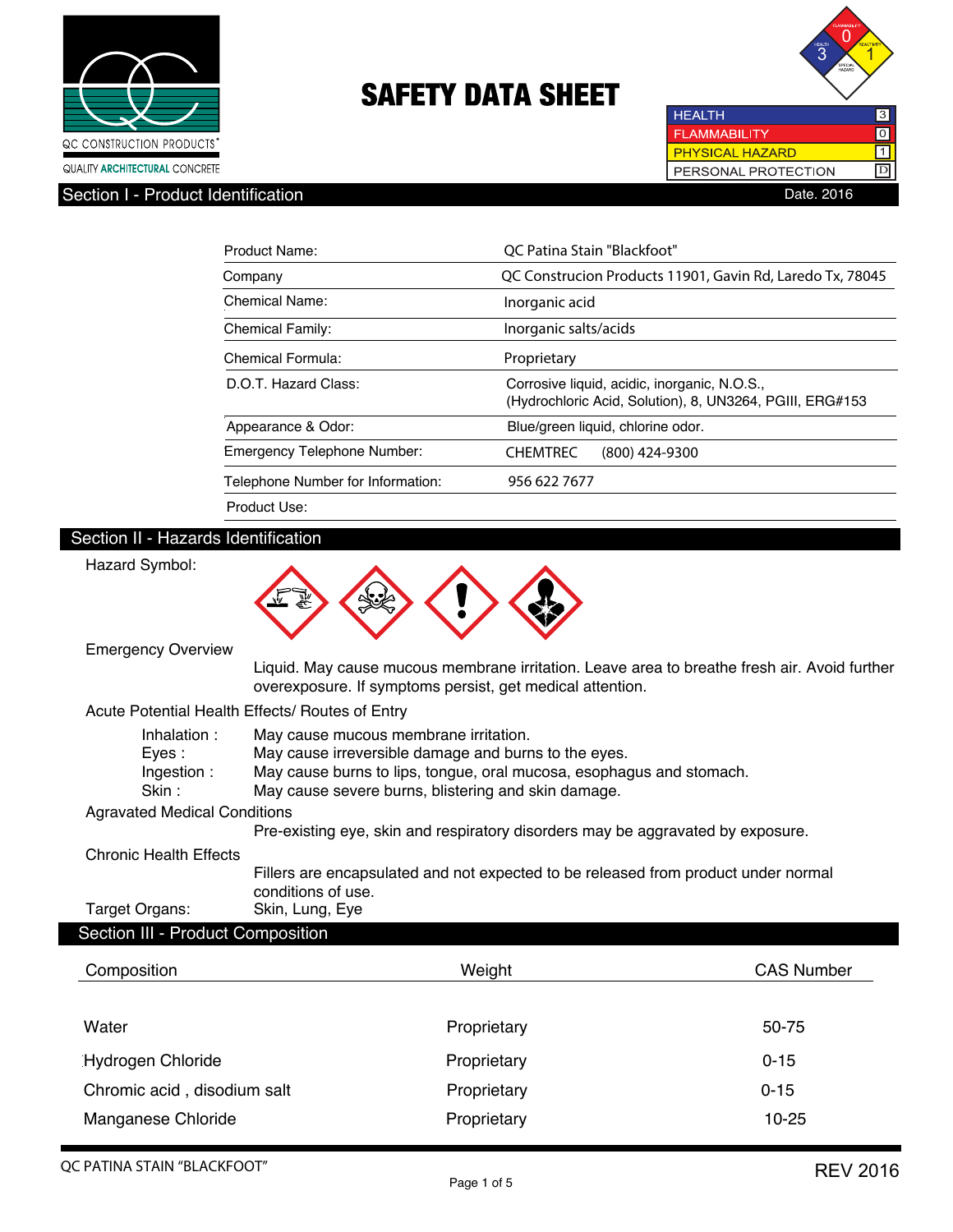## Section IV - First Aid Measures

Get immediate medical attention for any significant overexposure.

Inhalation : Leave area to breathe fresh air. Avoid further overexposure. If symptoms persist, get medical attention.

Eye contact : Flush with water for at least 15 minutes while holding eye lids apart. Get medical attention immediately.

Skin contact : Remove from skin and immediately flush with water for 15 minutes. Get medical attention.

Ingestion : Get medical attention. Do not induce vomiting.

| Section V - Fire Fighting Measure      |                                                                          |
|----------------------------------------|--------------------------------------------------------------------------|
| Flash point :                          | Not available.                                                           |
| Method:                                | Not available.                                                           |
| Lower explosion limit :                | Not available.                                                           |
| Upper explosion limit :                | Not available.                                                           |
| Autoignition temperature :             | Not available.                                                           |
| Extinguishing media:                   | This product is not expected to burn under normal conditions of use.     |
| Hazardous combustion products:         | Carbon monoxide, carbon dioxide, and nitrogen oxides.                    |
| Protective equipment for firefighters: | Use accepted fire fighting techniques. Wear full firefighting protective |
| Fire and explosion conditions :        | This product not expected to ignite under normal conditions of use.      |

### Section VI - Accidental Release Measures

Neutralize with alkaline material. Do not store in steel drums. Absorb spill in sand, earth or other suitable material.

## Section VII - Handling and Storage

Prevent inhalation of vapor, ingestion, and contact with skin eyes and clothing. Keep container closed when not in use. Precautions also apply to emptied containers. Change soiled work clothes frequently. Clean hands thoroughly after handling. Store under normal warehouse conditions in sealed containers. Do not store or use near food.

#### Section VIII - Exposure Controls / Personal Protection

Personal Protection Equipment



| Respiratory protection:   | Use full engineering controls before relying on personal protective equipment.                                                                                                                                        |
|---------------------------|-----------------------------------------------------------------------------------------------------------------------------------------------------------------------------------------------------------------------|
| Hand protection:          | Protect hands with impervious gloves.                                                                                                                                                                                 |
| Eye protection :          | Wear chemical safety goggles and/or face shield to prevent eye contact. Do not wear<br>contact lenses. Do not touch eyes with contaminated body parts or materials. Have eye<br>washing facilities readily available. |
| Skin and body protection: | Prevent contact with shoes and clothing. Use rubber apron and overshoes.                                                                                                                                              |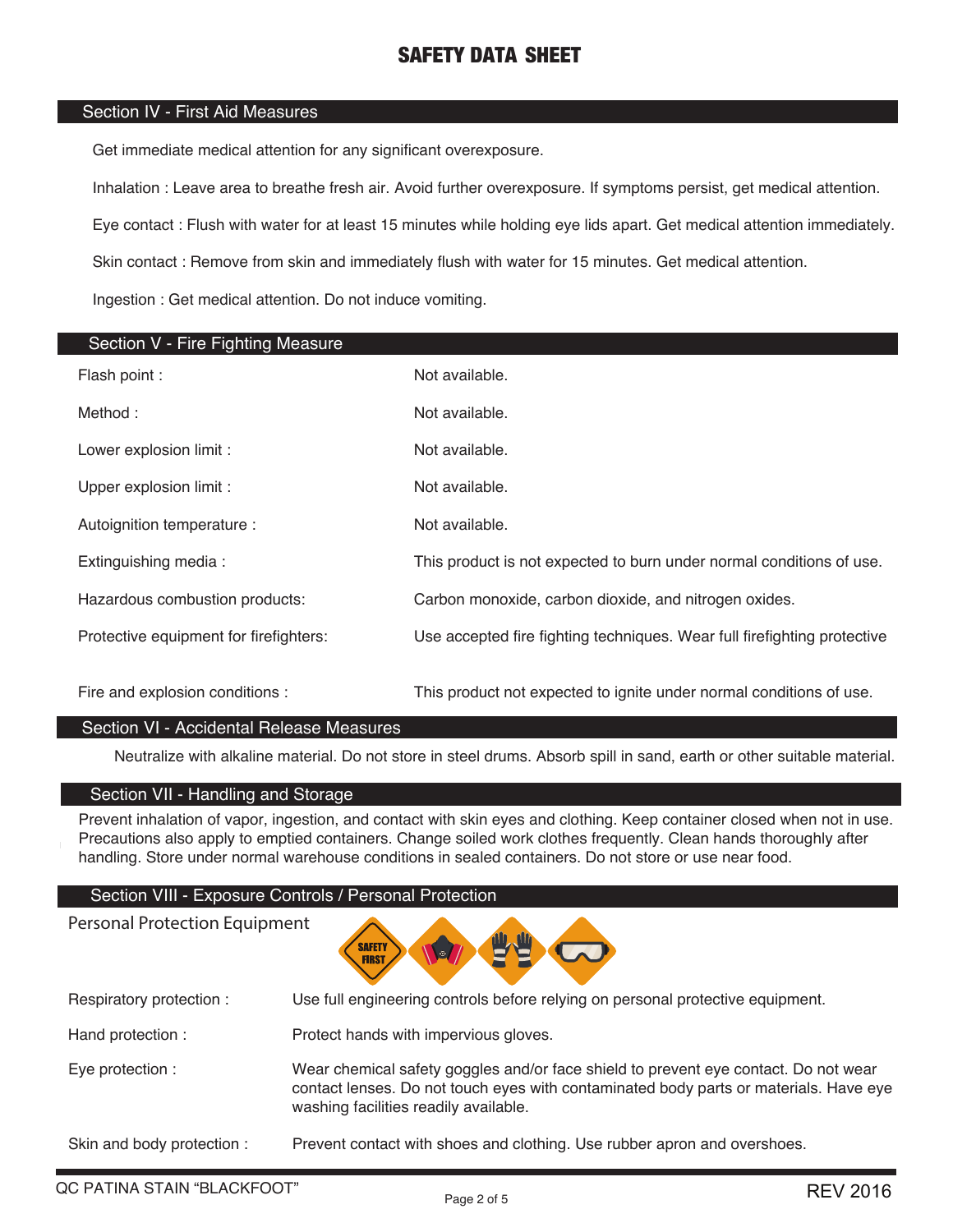| Section VIII - Exposure Controls / Personal Protection |                                                                                                               |  |
|--------------------------------------------------------|---------------------------------------------------------------------------------------------------------------|--|
| Protective measures :                                  | Use professional judgment in the selection, care, and use.                                                    |  |
| Engineering measures :                                 | Not required under normal conditions of use. Use local exhaust when the general ventilation<br>is inadequate. |  |

**Work/Hygiene Practices**

г

**Exercise stringent hygiene practices to minimize exposure. If contact occurs, wash any body part with soap and water immediately. Wash hands after use, and before eating, drinking or smoking.**

| <b>Chemical Name:</b>                         | <b>CAS Number:</b> | Regulatión:       | Limit:                  | Form: |
|-----------------------------------------------|--------------------|-------------------|-------------------------|-------|
| Chromic acid, disodium salt                   | 10588-01-9         | <b>ACGIH TWA:</b> | $0.05 \,\mathrm{mg/m3}$ | Cr    |
|                                               |                    | <b>ACGIH TWA:</b> | $0.01$ mg/m3            | Cr    |
|                                               |                    | <b>OSHA PEL:</b>  | 1 mg/m3                 | Cr    |
| Manganese Chloride                            | 7773-01-5          | <b>ACGIH TWA:</b> | $0.2$ mg/m $3$          | Mn    |
| Section IX - Physical and Chemical Properties |                    |                   |                         |       |
| Form:                                         | Liquid             |                   |                         |       |
| Color:                                        | <b>Blackfoot</b>   |                   |                         |       |
| Odor:                                         | Pungent            |                   |                         |       |
| $pH$ :                                        | $<$ 1              |                   |                         |       |
| Vapour pressure :                             | Not available.     |                   |                         |       |
| Vapor density:                                | Not available.     |                   |                         |       |
| Melting point/range:                          | Not available.     |                   |                         |       |
| Freezing point:                               | Not available.     |                   |                         |       |
| Boiling point/range:                          | Not available.     |                   |                         |       |
| Water solubility:                             | Not available.     |                   |                         |       |
| <b>Specific Gravity:</b>                      | 1.1344             |                   |                         |       |
| % Volatile Weight:                            | 78.3 %             |                   |                         |       |

#### Section X - Reactivity / Estability

**Substances to avoid : Metal.Strong bases.Oxidizing agents. Stability : Stable Hazardous polymerization : Will not occur.**

## Section XI - Toxicological Information

**Hydrogen chloride, CAS-No.: 7647-01-0 Acute oral toxicity (LD-50 oral) 900 mg/kg ( Rabbit ) Acute inhalation toxicity (LC-50) 3,124 mg/l for 1 h ( Rat ) 1,108 mg/l for 1 h ( Mouse ) Acute dermal toxicity (LD-50 dermal) 1,449 mg/kg ( Mouse )**

## Section XII - Ecological Information

**No Data Available**

| Section XIII - Disposal Considerations |                                                                                                      |  |
|----------------------------------------|------------------------------------------------------------------------------------------------------|--|
| RCRA Class:                            | D007: Reportable Quantity = 10 lbs. Chromium                                                         |  |
|                                        | This classification applies only to the material as it was originally produced.                      |  |
| Disposal Method:                       | Subject to hazardous waste treatment, storage, and disposal requirements under                       |  |
|                                        | RCRA. Recycle or incinerate waste at EPA approved facility or dispose of in compliance with federal, |  |
|                                        | state and local regulations.                                                                         |  |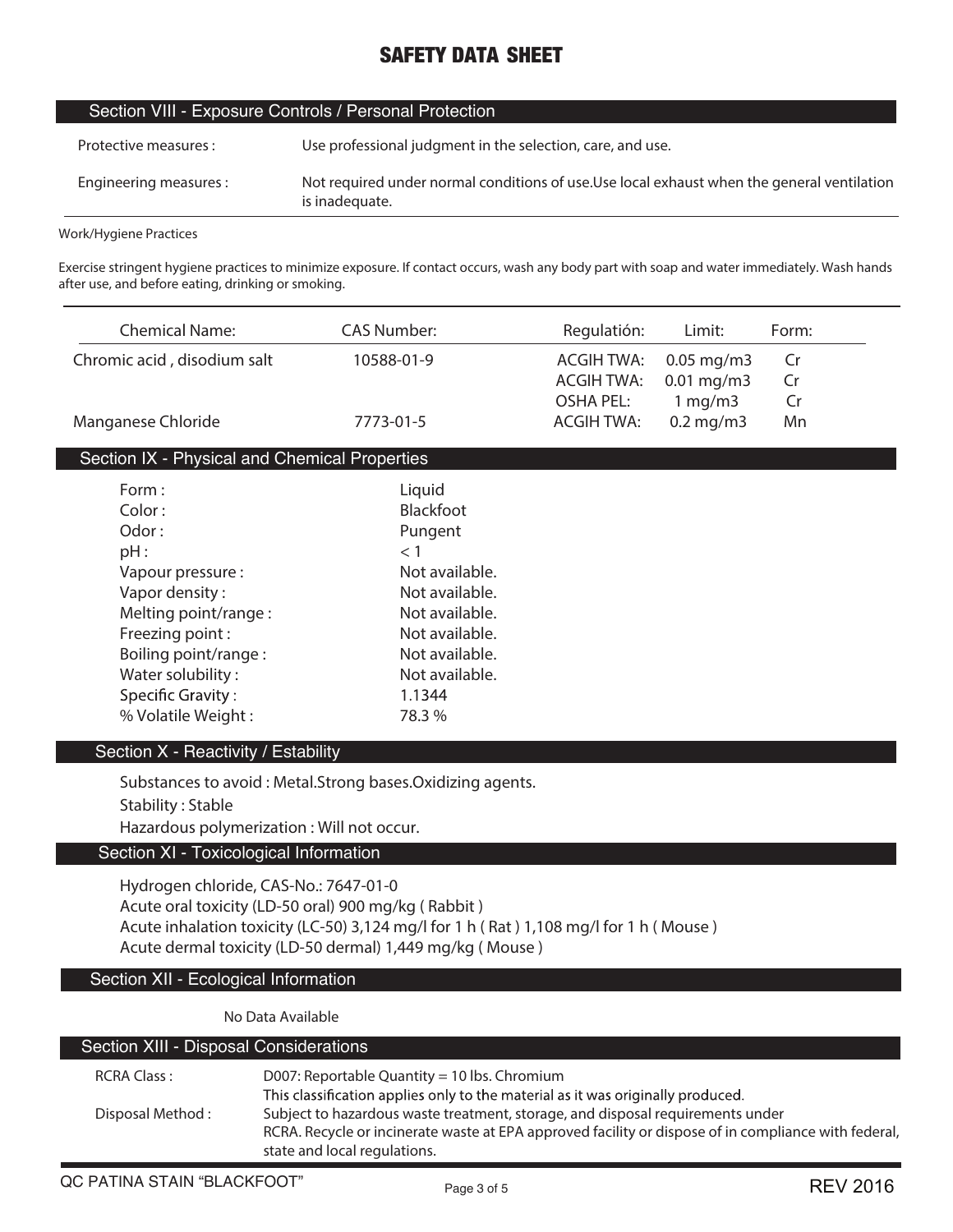|  | Section XIV - Transportation / Shipping Data |  |
|--|----------------------------------------------|--|
|--|----------------------------------------------|--|

| CFR / DOT:           | UN3264, Corrosive liquid, acidic, inorganic, n.o.s. (Hydrochloric Acid), 8, PG III |
|----------------------|------------------------------------------------------------------------------------|
| TDG:                 | UN3264, CORROSIVE LIQUID, ACIDIC, INORGANIC, N.O.S. (Hydrochloric Acid), 8, PG III |
| IMDG:                | UN3264, CORROSIVE LIQUID, ACIDIC, INORGANIC, N.O.S. (Hydrochloric Acid), 8, PG III |
| Further Information: | The above shipping description.                                                    |

## Section XV - Regulatory Information

#### **North American Inventories:**

All components are listed or exempt from the TSCA inventory. This product or its components are listed on, or exempt from the Canadian Domestic Substances List.

#### **U.S. Federal Regulations:**

SARA 313 Components : Chromic acid , disodium salt CAS: 10588-01-9 Manganese Chloride CAS: 7773-01-5 Hydrogen chloride CAS: 7647-01-0

SARA 311/312 Hazards : Acute Health Hazard Chronic Health Hazard

OSHA Hazardous Components : Chromic acid , disodium salt CAS: 10588-01-9 Manganese Chloride CAS: 7773-01-5 Hydrogen chloride CAS: 7647-01-0

OSHA Status: Considered hazardous based on the following criteria: Irritant

#### **U.S. State Regulations:**

| <b>MASS RTK Components:</b> |                             |                 |
|-----------------------------|-----------------------------|-----------------|
|                             | Chromic acid, disodium salt | CAS: 10588-01-9 |
|                             | Hydrogen chloride           | CAS: 7647-01-0  |
| Penn RTK Components:        |                             |                 |
|                             | Water                       | CAS: 7732-18-5  |
|                             | Chromic acid, disodium salt | CAS: 10588-01-9 |
|                             | Manganese Chloride          | CAS: 7773-01-5  |
|                             | Hydrogen chloride           | CAS: 7647-01-0  |
| NJ RTK Components:          |                             |                 |
|                             | Water                       | CAS: 7732-18-5  |
|                             | Chromic acid, disodium salt | CAS: 10588-01-9 |
|                             | Manganese Chloride          | CAS: 7773-01-5  |
|                             | Hydrogen chloride           | CAS: 7647-01-0  |

Components under California Proposition 65:

WARNING! Contains chemicals known to the State of California to cause cancer, birth defects and/or other reproductive harm